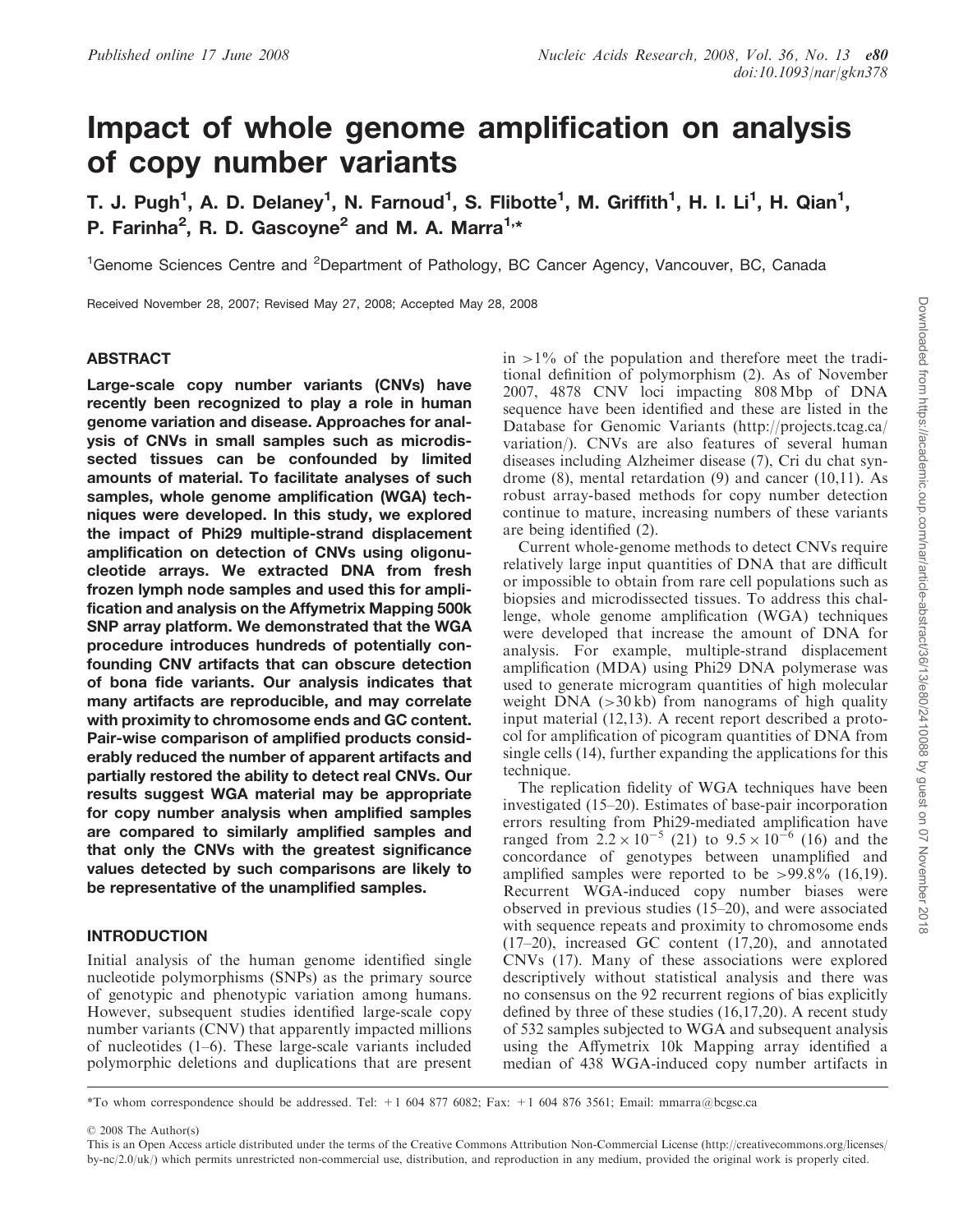comparisons between amplified samples and an unamplified reference set (15). While there is a consensus that at least partial compensation of systematic biases can be achieved through the use of an amplified reference (16–20), it is unknown to what degree such comparisons can capture real CNVs detected using more sensitive, higher resolution platforms.

Recently, bias induced by a number of whole genome amplification protocols was examined using a highthroughput, massively parallel whole genome pyrosequencing technique (22). In this comparison, which involved sequencing two bacterial genomes, Phi29 MDA-based approaches generated the most complete genome coverage (50–99%), and introduced the least bias compared to other PCR-based techniques. DNA sequences generated from Phi29-amplified material were 2.9–3.8% lower in GC-content than those from the unamplified material, suggesting a relationship between amplification bias and GC-content. However, over-amplification of certain sequences could not be explained by any of the previously mentioned sources of bias suggesting a need to directly investigate the nature of regions prone to over- or under-amplification. Although the study was of high resolution, direct comparison of the results from this study with those using human samples is difficult due to differences in chromosome organization, size and composition.

In this study, we investigated amplification bias resulting from whole genome amplification on DNA from freshfrozen human tissues using the Affymetrix 500k Mapping Array Set. We quantified the effects of WGA on microarray signal and background noise, localized and statistically analysed genomic regions of WGA-induced bias, and directly compared the ability to resolve CNVs in comparisons of unamplified and amplified material.

# MATERIALS AND METHODS

## Tissue material and DNA extraction

Normal lymph nodes from three individuals were fresh frozen in Optimal Cutting Temperature (OCT; Sakura Finetek, Torrance, CA) compound and stored at  $-80^{\circ}$ C by the service pathology laboratory at the BC Cancer Agency. Genomic DNA was extracted from these sources using the Gentra PureGene DNA purification kit (Gentra Systems, Minneapolis, MN). Prior to labelling and microarray hybridization, the genomic DNA was quantified using a NanoDrop spectrophotometer (NanoDrop Technologies, Wilmington, DE). Prior to whole genome amplification, the genomic DNA was diluted to  $\sim$ 1.5 ng/ $\mu$ l and quantified using a PicoGreen assay (Invitrogen, Carlsbad, CA). To ensure consistent DNA quality across all samples, the DNA was visualized on an agarose gel to confirm the presence of undegraded, predominantly high molecular weight (>10 kb) DNA.

## Whole genome amplification

We used Qiagen's Repli-G Mini whole genome amplification kit and protocol (QIAgen, Valencia, CA) to amplify 7 ng of PicoGreen-quantified DNA from fresh frozen samples to generate  $>10 \mu g$  of high molecular weight DNA. We performed the isothermal amplification reaction in 1.5 ml microcentrifuge tubes incubated in a  $30^{\circ}$ C water bath for 18 h and inactivated the enzyme by incubating the tubes in a  $65^{\circ}$ C water bath for 3 min. The amplified products were purified and quantified as described in the previous section and the amplification products were visualized on a 0.8% agarose gel stained with SYBR Green (Invitrogen, Carlsbad, CA).

# Labelling and hybridization to the Affymetrix 500k array

500 ng samples of DNA were processed following the instructions in the GeneChip Mapping 500K manual (Affymetrix, Santa Clara, CA). Briefly, 250 ng of DNA was digested using one of two restriction enzymes, Nsp I or Sty I, and ligated to Nsp I or Sty I adaptors. These adaptor-ligated fragments were amplified by PCR and the purified products quantified using a Bio-Tek PowerWave X spectrophotometer and the concentration normalized to  $2 \mu g/\mu$ l. The normalized products were then fragmented and labelled as described in the manual. Samples were hybridized to the GeneChip Human Mapping 250K Nsp or Sty array in an Affymetrix Hybridization Oven 640. Washing and staining of the arrays were performed using an Affymetrix Fluidics Station 450. Images of the arrays were obtained using an Affymetrix GeneChip Scanner 3000.

## Sample preparation for NimbleGen 385k CGH array

Samples of  $>2.5 \mu g$  of DNA were prepared following the instructions provided by NimbleGen Systems Inc. (NimbleGen Systems Inc, Madison, Wisconsin). Briefly, purified samples were concentrated to  $250$  ng/ $\mu$ l and analysed for quality on an agarose gel. Samples were then shipped on ice to NimbleGen for subsequent labelling and hybridization to the 385k Human Whole-Genome CGH array.

## Genotype and copy number analysis

Genotype calls were derived from microarray images using the GTYPE v4.0 software program (Affymetrix, Santa Clara, CA). We detected CNVs in individual samples using comparisons to a common reference data set and comparisons between pre- and post-amplification sample pairs (Figure 1). These were performed using a software pipeline (Figure 1) that utilizes the Affymetrix Chromosome Copy Number Analysis Tool (CNAT) version 4.0 (Affymetrix, Santa Clara, CA) and an exhaustive t-score optimization algorithm.

To analyse sample pairs on the Affymetrix platform, we used CNAT to perform quantile normalization of probe intensities from the samples and calculated  $log<sub>2</sub>$  intensity ratios for each probe set on the array. For unpaired analysis of individual samples against a common reference set, we used a set of average probe intensities from the reference set in place of the second sample. The reference set used for this purpose, referred to hereafter as the 'Affy48 reference set', was downloaded from the Affymetrix website (http://www.affymetrix.com/support/ technical/sample\_data/500k\_data.affx) and consisted of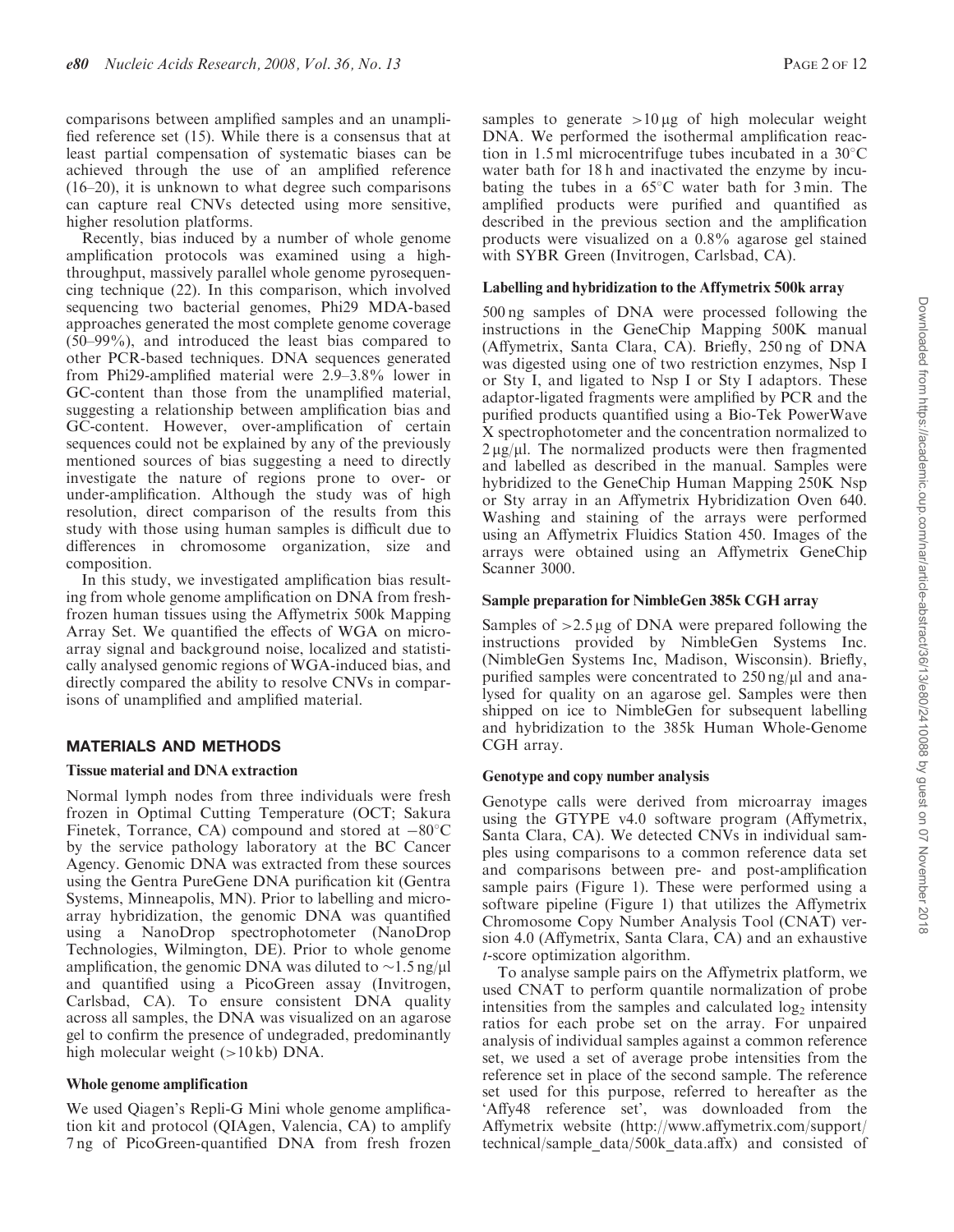

Figure 1. Experimental design. (A) In this study, we aimed to assess the impact of WGA on the detection of CNVs, to explore copy number biases induced by this technique, and to assess the use of pair-wise analysis to address such biases. To this end, DNA samples from three fresh frozen tissues were subject to WGA and analyzed pre- and post-amplification on the Affymetrix Mapping 500k SNP array set. For each copy number analysis, different sets of microarray data were compared as shown in panels B-D. Log<sub>2</sub> intensity ratios were calculated from the selected data comparisons using a software pipeline based on CNAT v4.0. These ratios were then screened by an 'exhaustive search' algorithm, in which t-scores were calculated in 3–30 probe windows and statistically significant aberrations identified above array-specific thresholds defined through permutation. To detect CNVs impacting more than 30 probes, aberrations found to contain more than 27 probes were subject to a t-score optimization using larger and larger window sizes until a local maximum t-score was found. The resulting high confidence lists of CNVs were then compared as appropriate for each analysis. (B) In this set of comparisons against a common reference set, we investigated the effect of WGA on array noise (i.e., the distribution of log<sub>2</sub> ratios) and the ability to resolve CNVs. To this end, each unamplified and amplified sample was independently compared against the Affy48 reference set, log<sub>2</sub> ratios calculated and detected CNVs were compared. (C) To assess the nature of bias induced by WGA, this data set directly compared matched pre- and post-WGA samples. Since matched samples were used, all CNVs detected in this analysis are due to the amplification technique. (D) This set of comparisons examined the ability of pair-wise analysis of amplified samples to reciprocate CNVs detected in unamplified samples. Three pair-wise comparisons were conducted using both unamplified and amplified material and the observed CNVs were compared.

48 samples representing five HapMap CEPH trios, five HapMap Yoruban trios, three other non-HapMap trios, and nine unrelated HapMap Asian samples. To analyse sample pairs on the NimbleGen platform, we used qspline normalized data and log<sub>2</sub> intensity ratios provided by NimbleGen for each probe on the array.

To identify significant deviations in the  $log<sub>2</sub>$  ratio data from both platforms, the following  $t$ -score optimization algorithm was used. First,  $log<sub>2</sub>$  ratios were sorted by genome coordinate and moving windows representing a number of adjacent probes were subjected to a t-test against the rest of the data outside of the window on the same chromosome. This was done across the entire genome for all window sizes from 3 to 30 probe sets for the Affymetrix and NimbleGen data. To establish a comparison-specific false-positive threshold, the order of  $\log_2$  ratios was then randomized and moving window t-tests were recalculated. Two t-score thresholds, one for amplifications and one for deletions, were then defined at which no amplifications or deletions were identified in the randomized data. These thresholds were then applied to the t-scores derived from the original data and regions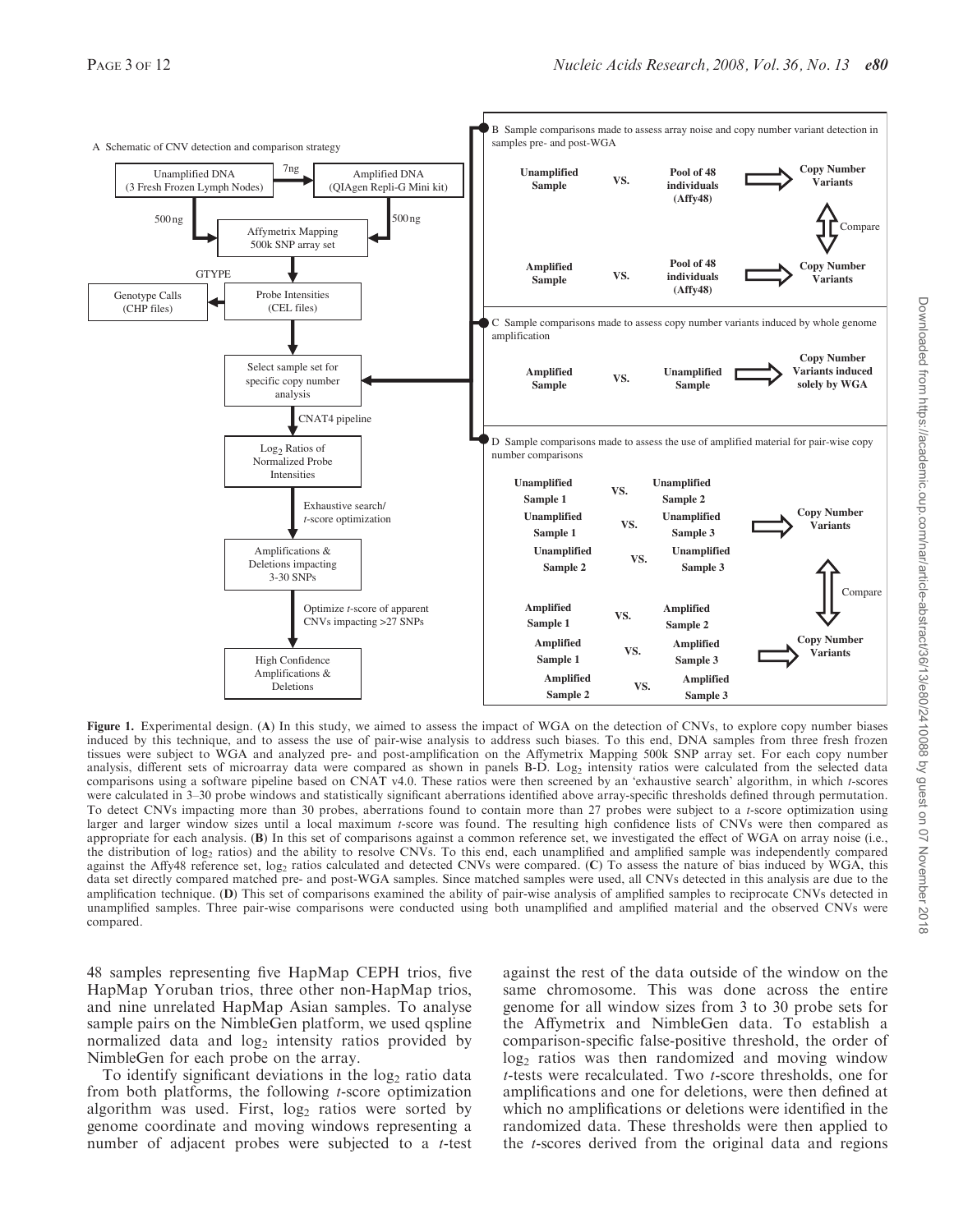with *t*-scores exceeding these thresholds were identified. To identify apparent variants impacting regions larger than our largest moving window size, t-scores were optimized for aberrations encompassing more than 27 probe sets using larger and larger windows until a local maximum t-score was found. As no CNVs met the false positive thresholds set for the NimbleGen data, a 50 probe window was used to detect statistically significant CNVs and a comparison-specific false positive threshold was not applied.

### Sequence analysis of recurrent whole genome amplification-induced artifacts

In the analysis of recurrent WGA-induced artifacts, several sets of genomic coordinates were defined based on the human genome reference sequence Build 36/hg18 (released March, 2006) downloaded from the NCBI website (http:// www.ncbi.nlm.nih.gov/). To define a set of regions that were consistently over- or under-amplified by the whole genome amplification technique, we analysed apparent variants arising from our comparison of matched preand post-WGA samples for overlapping genomic coordinates across all three comparisons and defined minimal overlapping regions (Supplementary Tables 1 and 2). These minimal overlapping regions were defined as the smallest region overlapped by a WGA-induced variant in all three comparisons. To define a subset of recurrently under-amplified chromosome ends, the first or last 2.5% of the reference genome sequence of any chromosome was recorded if it was impacted by a region consistently underamplified by the WGA technique. To serve as reference sets representing the remainder of the human genome, random sets of coordinates were generated with equivalent size distributions for the regions consistently over- or underamplified by the whole genome amplification technique and for the subset of recurrently biased regions affecting chromosome ends. In these reference sets, 10 random segments were generated with sizes corresponding to each entry in the list of regions affected by WGA-induced bias (i.e. 1900 amplifications and 750 deletions). The GC and repeat content of each entry in the above sets of coordinates were calculated in the following manner. For each set, the genomic sequence for each coordinate was

downloaded from the Ensembl database (http://www. ensembl.org). To calculate the GC content of the sequence, the number of Gs and Cs in the sequence was counted and that number divided by the total length of the sequence. To calculate the repeat content of the sequence, the coordinates of the UCSC Genome Browser 'Simple Repeats' track generated by Tandem Repeats Finder (23) was used to identify base pairs belonging to repeat sequences. The number of these base pairs was then divided by the total length of the sequence to give the percentage of repeat sequence in the region. As most of the sets were not normally distributed in GC or repeat content as found by the Jarque-Bera test, the two-sample Kolmogorov-Smirnov test (KS test) was used to test whether these sets differed in their distribution of these two parameters.

# RESULTS

# Array noise and CNV in samples pre- and post-WGA

To establish a base line for array noise and CNV detection prior to amplification, each unamplified DNA sample was compared to the Affy48 reference set (Methods; Figure 1b) and candidate CNVs were identified. This comparison versus the Affy48 set was then repeated using amplified samples. As a measure of array noise, we quantified the distribution of  $log<sub>2</sub>$  ratios resulting from these comparisons by calculating the mean, standard deviation (SD), and interquartile range (IQR) (Table 1, Figure 2). As expected due to normalization by CNAT4, the mean log<sub>2</sub> ratios from both unamplified and amplified samples were very close to zero. The SDs and IQRs of  $log<sub>2</sub>$  ratios from amplified samples were nearly twice those of the unamplified samples suggesting an increase in array noise using WGA material.

To compare the CNVs detected pre- and post-WGA, we counted apparent CNVs with p-values more significant than each comparison's false-positive detection limit (Table 1, Figure 3). The analysis of unamplified samples detected 13 candidate CNVs, 11 of which overlapped the coordinates of genomic variants listed in the Database of Genomic Variants (http://projects.tcag.ca) (5) (Table 2). In contrast, the analysis of the amplified samples identified 1572 apparent CNVs, an approximately 100-fold increase

Table 1. Distribution of log<sub>2</sub> ratios from comparison of unamplified and amplified samples versus a common reference set of 48 individuals

| Sample compared versus Affy48 | Mean <sup>a</sup> | SD <sup>b</sup> | IOR <sup>c</sup> |               | Apparent amplifications | Apparent deletions |                        |  |
|-------------------------------|-------------------|-----------------|------------------|---------------|-------------------------|--------------------|------------------------|--|
|                               |                   |                 |                  | Count         | $P$ $<$                 | Count              | P<                     |  |
| Sample 1 - Unamplified        | 0.0002517         | 0.3079          | 0.3428           |               | $1.99 \times 10^{-8}$   |                    | $1.65 \times 10^{-9}$  |  |
| Amplified                     | 0.001971          | 0.3790          | 0.4793           | 322           | $9.76 \times 10^{-7}$   | 368                | $9.39 \times 10^{-9}$  |  |
| Sample 2 - Unamplified        | 0.002710          | 0.2602          | 0.3152           | $\mathcal{D}$ | $3.70 \times 10^{-7}$   |                    | $1.00 \times 10^{-16}$ |  |
| Amplified                     | $-0.0001297$      | 0.4188          | 0.5412           | 254           | $8.91 \times 10^{-7}$   | 157                | $8.33 \times 10^{-9}$  |  |
| Sample 3 - Unamplified        | 0.003530          | 0.2584          | 0.3176           |               | $5.42 \times 10^{-10}$  |                    | $1.00 \times 10^{-16}$ |  |
| Amplified                     | $-0.0004284$      | 0.4076          | 0.5178           | 295           | $7.45 \times 10^{-7}$   | 176                | $1.36 \times 10^{-8}$  |  |

<sup>a</sup>Mean value of log<sub>2</sub> ratios resulting from each comparison. A site with with equivalent copy number in both samples would return a log<sub>2</sub> ratio of 0.<br><sup>b</sup>Standard deviation of log<sub>1</sub> ratios resulting from from each comp <sup>b</sup>Standard deviation of log<sub>2</sub> ratios resulting from from each comparison. These values are interpreted as a measure of data noise from each comparison.

<sup>c</sup>Interquartile range of log<sub>2</sub> ratios resulting from from each comparison. These values are interpreted as a measure of data noise from each comparison.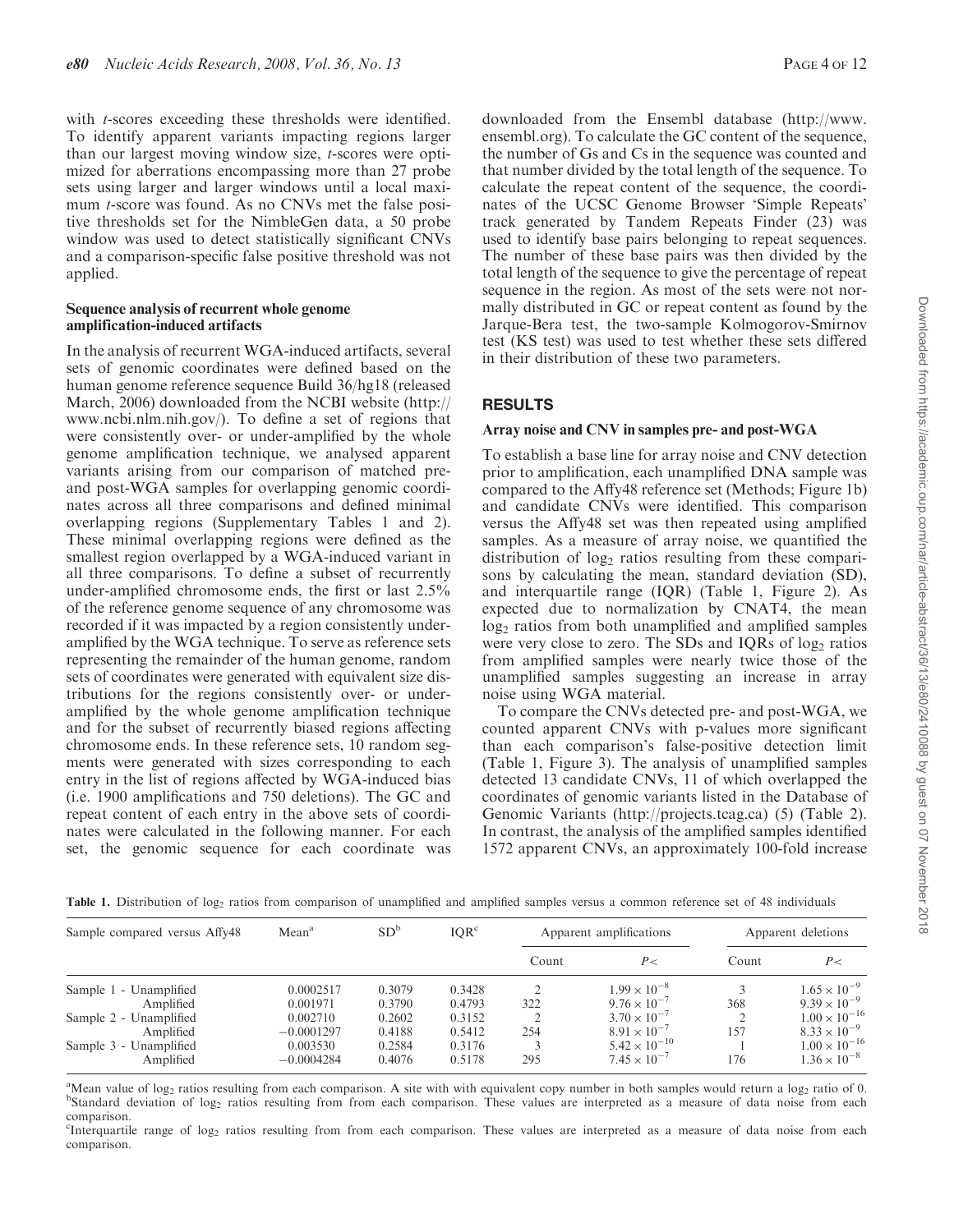

Figure 2. Boxplots comparing the spread of log<sub>2</sub> ratios in unamplified and amplified samples. The log<sub>2</sub> ratios resulting from comparison of each sample against the Affy48 reference set were plotted using a standard box and whisker plot displaying a five number summary: maximum value or  $Q3 + 1.5 \times IQR$ ,  $Q3$ , mean, Q1, and minimum value or  $Q1 - 1.5 \times IQR$ . Outliers, defined as values that fall more than  $1.5 \times IQR$  above Q3 or below Q1, are displayed as individual data points. Due to normalization as part of the CNAT4 analysis pipeline, the mean log2 ratio from each sample is close to zero. However, the IQR, as well as the maximum and minimum values, were further from the mean in the amplified samples relative to the unamplified samples. The increased spread of data distribution is likely due to increased array noise and the detection of amplification biases induced by WGA.



Figure 3. Apparent CNVs in unamplified and amplified samples. The number of variants detected in unamplified and amplified samples from comparison against the Affy48 reference set were counted. The amplified samples appear to contain hundreds of CNVs not seen in the unamplified samples suggesting that WGA over- and under-represents of specific regions of the genome.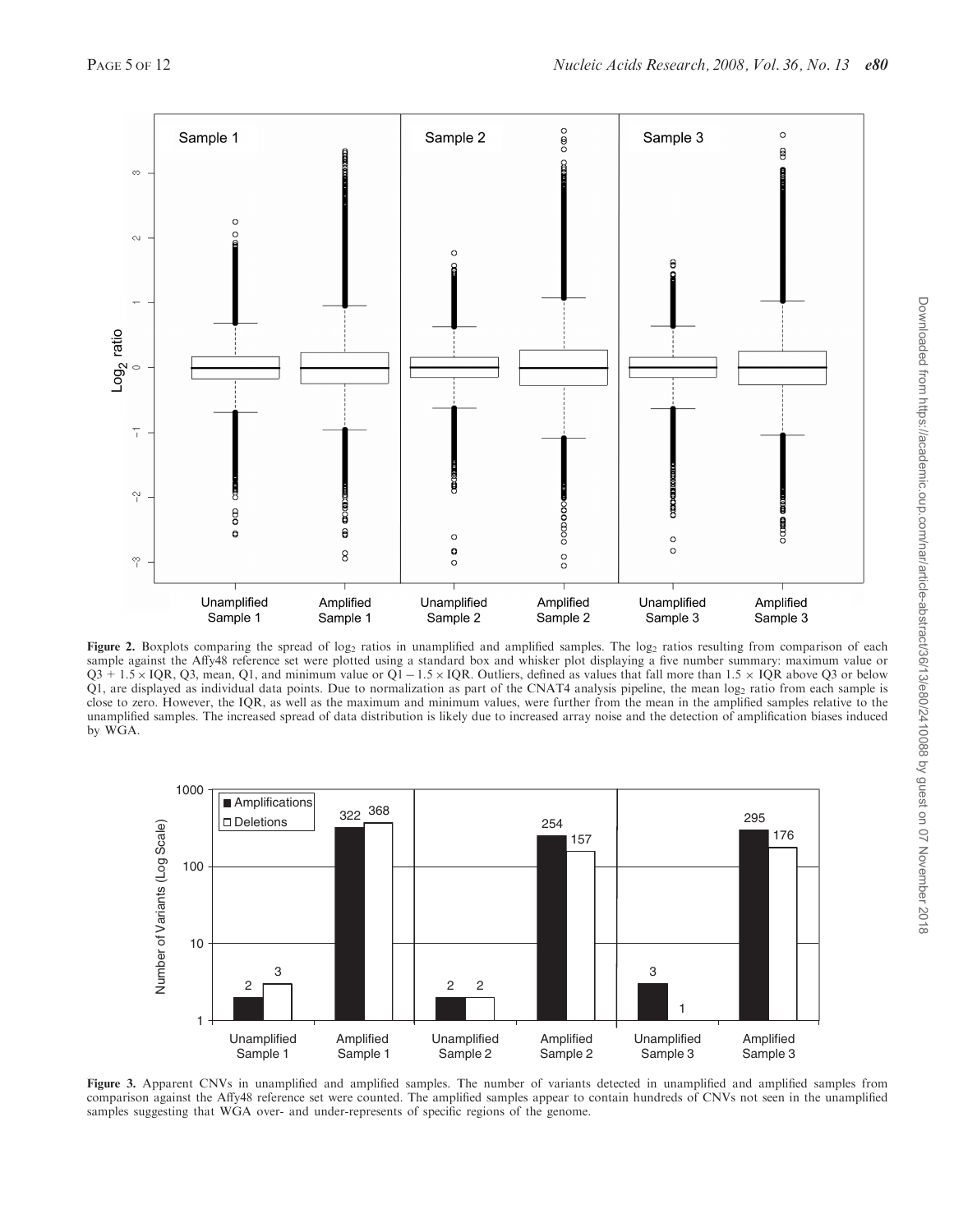| Sample compared<br>versus Affy48 | Genome coordinates of<br>variant (NCBI Build<br>36/hg18/Mar 2006) | Size $(bp)$ | CN within<br>variant | CN outside<br>variant | <b>SNP</b><br>count | $P$ -value               | Variation locus <sup>a</sup> |
|----------------------------------|-------------------------------------------------------------------|-------------|----------------------|-----------------------|---------------------|--------------------------|------------------------------|
| Amplifications                   |                                                                   |             |                      |                       |                     |                          |                              |
| Sample 1                         | chr7:48424572-48431182                                            | 6610        | 2.88184              | 2.04848               | 11                  | $1.99 \times 10^{-8}$    |                              |
|                                  | chr14:19381928-19492423                                           | 110495      | 2.93812              | 2.03610               | 28                  | $4.85 \times 10^{-13}$   | Locus $2636$                 |
| Sample 2                         | chr2:113809804-113849256                                          | 39452       | 2.28770              | 2.04023               | 12                  | $3.70 \times 10^{-7}$    | Locus 0397                   |
|                                  | chr17:41569489-41709662                                           | 140173      | 3.07396              | 2.03694               | 41                  | $2.31 \times 10^{-12}$   | Locus 3029                   |
| Sample 3                         | chr9:29695281-29706655                                            | 11374       | 2.19958              | 2.04042               | $\overline{4}$      | $< 1.00 \times 10^{-16}$ |                              |
|                                  | chr14:19309086-19459561                                           | 150475      | 2.65807              | 2.03481               | 25                  | $5.42 \times 10^{-10}$   | Locus $2639$                 |
|                                  | chr15:19163125-20077554                                           | 914429      | 2.66995              | 2.04165               | 72                  | $< 1.00 \times 10^{-16}$ | Locus 2748                   |
| Deletions                        |                                                                   |             |                      |                       |                     |                          |                              |
| Sample 1                         | chr7:142030227-142210594                                          | 180367      | 1.54593              | 2.04848               | 27                  | $1.61 \times 10^{-10}$   | Locus $1656$                 |
|                                  | chr14:21451264-22044096                                           | 592832      | 1.51299              | 2.03610               | 161                 | $< 1.00 \times 10^{-16}$ | Loci 2644 and 2645           |
|                                  | chr22:33661041-33725126                                           | 64085       | 1.75349              | 2.06794               | 21                  | $1.65 \times 10^{-9}$    | Locus 3489                   |
| Sample 2                         | chr2:50682535-50865587                                            | 183052      | 1.44974              | 2.04023               | 40                  | $< 1.00 \times 10^{-16}$ | Locus 0329                   |
|                                  | chr14:21792331-22040096                                           | 247765      | 1.38419              | 2.02893               | 60                  | $< 1.00 \times 10^{-16}$ | Locus 2645                   |
| Sample 3                         | chr14:21800768-21932862                                           | 132094      | 1.53811              | 2.03481               | 32                  | ${1.00 \times 10^{-16}}$ | Locus $2645$                 |

Table 2. Apparent amplifications and deletions detected prior to amplification through comparison with a reference set of 48 individuals

<sup>a</sup> From the database of genomic variants (http://projects.tcag.ca/variation/).

Table 3. Distribution of  $log<sub>2</sub>$  ratios from pair-wise comparison of experimental replicates of unamplified and amplified samples

| Sample                 | Mean      | SD.    | <b>IOR</b> |
|------------------------|-----------|--------|------------|
| Sample 1 - Unamplified | 0.005517  | 0.2579 | 0.3223     |
| Amplified              | 0.002538  | 0.2840 | 0.3544     |
| Sample 2 - Unamplified | 0.008175  | 0.2658 | 0.3299     |
| Amplified              | 0.0003263 | 0.3264 | 0.4153     |
| Sample 3 - Unamplified | 0.0064235 | 0.2585 | 0.3187     |
| Amplified              | 0.001687  | 0.2842 | 0.3517     |

in the number of apparently significant amplifications and deletions versus the unamplified samples (Table 1). These artifactual CNVs are likely the result of WGA-induced biases.

To assess experimental variation prior to amplification, each unamplified and amplified sample was subjected to a pair-wise comparison against an experimental replicate of itself (Table 3). The lack of fluctuation in mean, SD and IQR in the  $log<sub>2</sub>$  ratios from unamplified replicates suggests a high degree of reproducibility of the array method used. Similarly, while still elevated relative to unamplified samples, there is no major fluctuation in these values between amplified replicates further supporting the notion that the WGA method behaves consistently. However, the values obtained from unamplified samples versus values obtained from amplified samples, using the Affy48 reference set, showed a substantial decrease in SDs and IQRs. This indicates that amplified samples produce different signal intensity distributions than unamplified samples, suggesting that comparison of amplified to unamplified data sets is potentially problematic.

#### CNVs induced by whole genome amplification

To identify apparent CNVs arising from non-uniform amplification bias in the WGA technique, data from paired pre- and post-WGA samples were directly compared to each other (Figure 1b). Our analysis identified

apparent WGA-induced over- and under-amplifications in each of the three comparisons of amplified versus unamplified material. In sample 1, we detected 502 amplifications (*P*-value threshold of detection,  $P < 1.68 \times 10^{-6}$ ) and 580 deletions  $(P < 1.71 \times 10^{-8})$ . In sample 2, we detected 467 amplifications  $(P < 1.68 \times 10^{-6})^2$  and 202 deletions ( $P < 1.64 \times 10^{-8}$ ). In sample 3, we detected 546 amplifications  $(P < 1.68 \times 10^{-6})$  and 259 deletions  $(P < 3.45 \times 10^{-8})$ . Our analysis also revealed a set of 265 recurrent apparent WGA-associated aberrations that were detected in all three comparisons. This set consisted of 190 over-amplifications (Supplementary Table 1) and 75 under-amplifications (Supplementary Table 2). 39 of these regions overlapped one of the 92 regions of bias (31 of 62 over-amplifications, 8 of 30 underamplifications) identified by three previous studies (16,17,20). 110 of the regions we identified overlapped genomic regions with known CNVs (2) (64 over-amplifications, 46 under-amplifications) but there was no correlation between regions susceptible to WGA-associated bias and known CNVs ( $P = 1.00$ ). In a set of 2650 random genomic coordinates with the same size distribution as the WGA-induced artifacts, 36.26% overlapped a known CNV, a proportion near the 41.51% overlap observed with the set of WGA-induced biases.

The minimal overlapping regions (see Methods) of WGA-induced over-amplifications ranged from 2207 bp to 357 399 bp with a median size of 58 961 bp, an IQR of 66 524 bp and encompassed 13.6 Mbp of the reference human genome sequence. These recurrently overamplified sites were distributed throughout the genome and had a statistically significant increase in GC content relative to a set of 1900 random genomic segments with identical size distribution ( $P = 8.36 \times 10^{-40}$ ). These overamplified sites were also enriched for repeat sequences relative to the set of 1900 random genomic segments  $(P = 1.76 \times 10^{-6})$ . These results are compatible with the notion that over-amplification by the WGA technique is related to the GC and repeat content of the underlying sequence.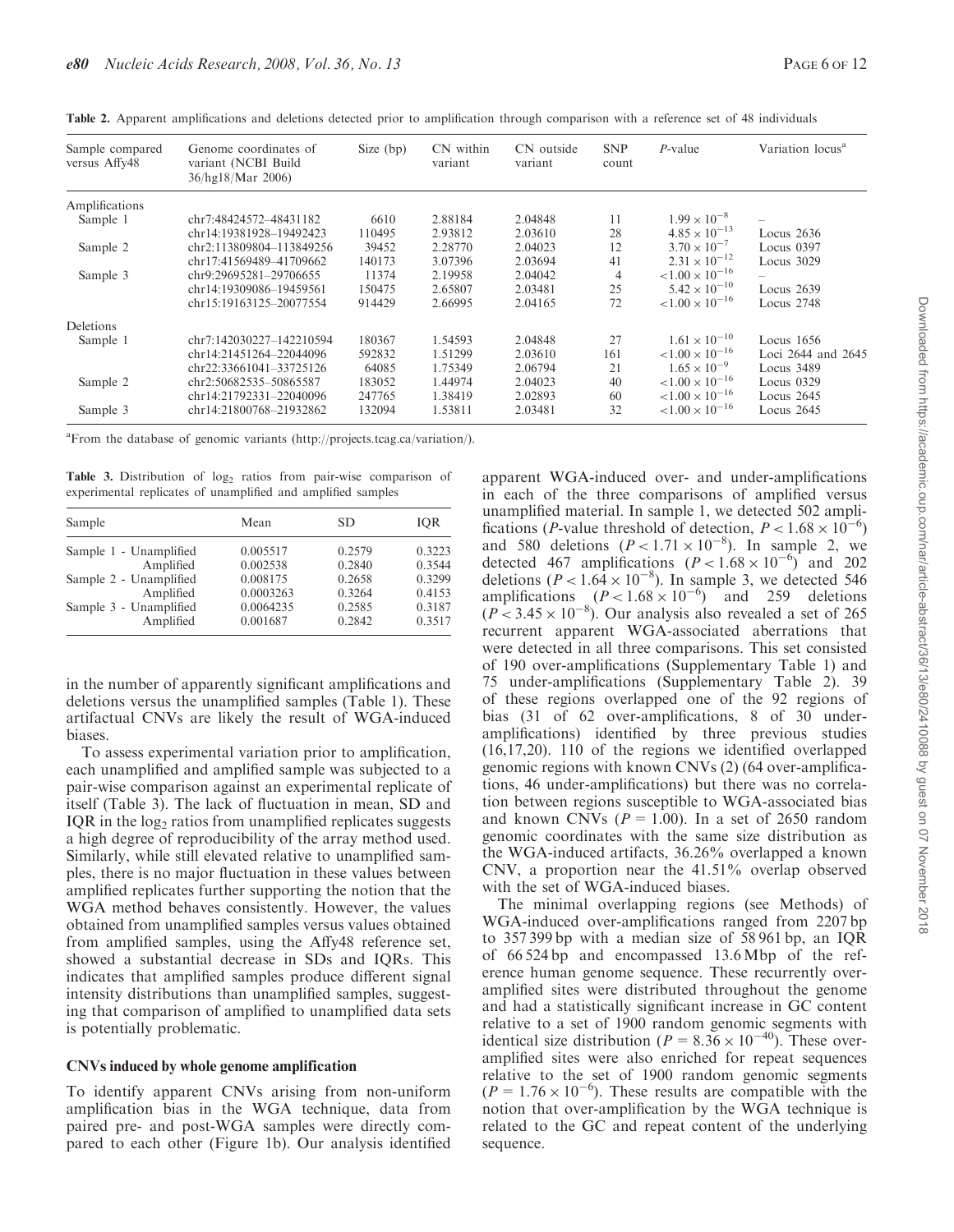The minimal overlapping regions of the recurrent WGA-induced under-amplifications ranged from 5206 bp to 1.93Mbp with a median size of 75 698 bp, an IQR of 64 619 and encompassed 8.37 Mb of the reference human genome sequence. These regions of under-amplification appeared to fall into two groups: those near chromosome ends and those distributed throughout the genome. Comparison of the 54 under-amplified sites distributed throughout the genome with a set of 540 random genomic segments with identical size distribution found no statistically significant difference in GC content ( $P = 0.0796$ ) or repeat sequences ( $P = 0.1901$ ). However, the underamplifications were greatly depleted for GC-rich regions compared to the over-amplifications ( $P = 1.93 \times 10^{-5}$ ) which supports the notion that WGA amplification efficiency is related to the GC content of the underlying sequence. A plot of GC content versus copy number shows a trend of increasing amplification magnitude (i.e. increasing copy number) with increasing GC content (Figure 4).

Of the 39 chromosome ends (see Methods) assayed by probe sets, 15 contained regions of under-amplification (Table 4). Only three chromosome ends contained overamplifications, suggesting that under-representation of chromosome ends is a consistent result of whole genome amplification. The set of chromosome end underamplifications impacted 2.547 Mbp of the reference human genome sequence and the GC content was statistically greater than that of a set of 150 random genomic segments with identical size distribution ( $P = 1.12 \times 10^{-6}$ ). However, there was no statistical difference in GC content been the under-amplified chromosome ends and the 25 appropriately amplified chromosome ends  $(P = 0.8215)$ . This suggests that amplification bias due to GC content does not play a role in under-amplification of specific subtelomeric regions. Under-amplified chromosome ends were enriched for repetitive sequences (see Methods) relative to both a set of 150 random genomic segments with identical size distribution ( $P = 1.52 \times 10^{-9}$ ) and the 25 assayed chromosome ends that were not under-amplified  $(P = 0.0022)$  suggesting that increased repeat content of



Figure 4. Copy number distribution and GC content of WGA-induced CNVs. The number of variants and percentage GC content were plotted against copy number magnitude for all of the CNVs detected by comparisons of each pre- and post-WGA sample pair. There appears to be a direct relationship between the magnitude of overamplification and increased GC content.

specific chromosome ends may result in their underamplification.

To assess WGA-induced CNV artifacts using a second array platform, we compared pre- and post-amplification sample pairs in three comparative genome hybridization (CGH) experiments using the NimbleGen 385k array. The log<sub>2</sub> ratios from these experiments were widely distributed (average  $SD = 0.378$ , average  $IOR = 0.457$ ) and while several thousand CNVs were detected, none were identified with p-values passing the stringent false positive thresholds set by our algorithm due to the high level of noise in this data ( $P < 3.51 \times 10^{-7}$  for over-amplifications,  $P < 3.30 \times 10^{-11}$  for under-amplifications). Analysis of this data using a 50 probe moving window without filtering for false positives detected 2116 WGA-induced CNVs (466 over-amplifications, 1650 under-amplifications) of which 141 occurred in all three comparisons (29 over-amplifications, 112 under-amplifications). Despite their relatively large size (average  $= 1.06 \text{ Mb}$ , median =  $0.36 \text{ Mb}$ , SD =  $4.10 \text{ Mb}$ ), only 28 of these overlapped recurrent artifacts detected by the Affymetrix comparisons (17 of 190 over-amplifications, 11 of 75 under-amplifications). This amount of overlap is similar to that seen with a random set of 2116 random genomic coordinates with the same size distribution as the CNVs detected by the NimbleGen platform of which 65 overlapped a WGA-induced CNV detected by the Affymetrix platform. These results suggest that these are artifacts resulting from the difficulty in distinguishing real CNVs from background noise when co-hybridizing amplified and unamplified samples even when a large moving window of 50 probes is used.

Table 4. Regions of recurrent WGA under-amplification within chromosome ends

| Genome coordinates<br>(Build 36/hg18/Mar 2006) | Size<br>(Mbp) | $%$ GC<br>content | Mbp from nearest<br>chromosome end |
|------------------------------------------------|---------------|-------------------|------------------------------------|
| P-terminal end                                 |               |                   |                                    |
| chr1:3058506-3129776                           | 0.071         | 57.113            | 3.059                              |
| chr1:5857077-5871605                           | 0.015         | 57.168            | 5.857                              |
| chr2:554079-613259                             | 0.059         | 45.934            | 0.554                              |
| chr2:1841469-1968296                           | 0.127         | 45.876            | 1.841                              |
| chr5:487981-738504                             | 0.251         | 56.251            | 0.488                              |
| chr5:2187888-2267721                           | 0.080         | 49.395            | 2.188                              |
| chr5:2836714-2884070                           | 0.047         | 41.89             | 2.837                              |
| chr5:3160861-3195828                           | 0.035         | 46.205            | 3.161                              |
| chr8:791584-850907                             | 0.059         | 47.539            | 0.792                              |
| chr8:1816651-1946694                           | 0.130         | 49.183            | 1.817                              |
| chr10:2593122-2624375                          | 0.031         | 37.102            | 2.593                              |
| chr19:373238-892603                            | 0.519         | 59.541            | 0.373                              |
| q-terminal end                                 |               |                   |                                    |
| chr6:170198708-170308225                       | 0.110         | 51.929            | 0.592                              |
| chr7:158582043-158739710                       | 0.158         | 45.905            | 0.082                              |
| chr10:134327710-134332916                      | 0.005         | 49.165            | 1.042                              |
| chr12:130611957-130673802                      | 0.062         | 51.924            | 1.676                              |
| chr13:112193014-112294946                      | 0.102         | 42.808            | 1.848                              |
| chr13:113053814–113215730                      | 0.162         | 50.548            | 0.927                              |
| chr15:99580062–99745948                        | 0.166         | 47.27             | 0.593                              |
| chr16:87408466-87706274                        | 0.298         | 59.068            | 1.121                              |
| chr20:60967459-61027216                        | 0.060         | 49.085            | 1.409                              |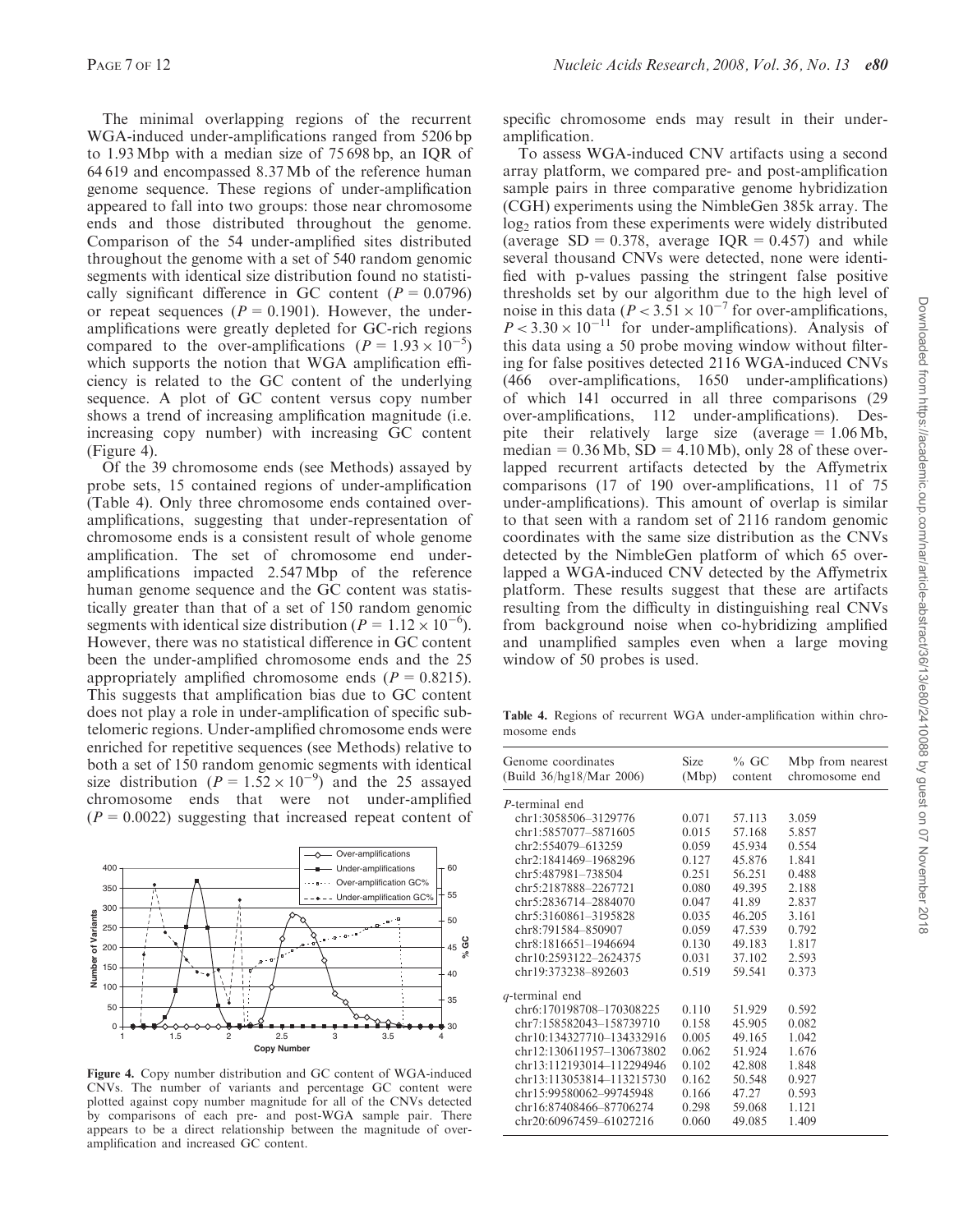## Use of amplified material for pair-wise copy number comparisons

To assess the use of WGA material in pair-wise comparisons, each sample was compared to the other samples one-by-one and relative differences in copy number in the three samples assessed using: (i) unamplified samples versus unamplified samples, (ii) amplified samples versus unamplified samples, and (iii) amplified samples versus amplified samples (Figure 1d). An example of the output from one such set of comparisons is illustrated in Figure 5.

The unamplified versus unamplified comparisons identified 21 apparent differences in copy number among the three samples (Tables 5 and 6). These pair-wise comparisons identified 5 of 13 apparent differences expected from the individual comparisons of samples to the Affy48 reference set. Twelve of these apparent differences, including the five differences expected from comparison with the Affy48 set, overlap variants listed in the Database of Genomic Variants (http://projects.tcag.ca). The amplified versus unamplified comparisons identified 3207 apparent differences in copy number among the three samples (Table 5). Only seven of these apparent differences were detected by both unamplified/amplified and amplified/ unamplified comparisons suggesting that systematic WGA-induced variants and random WGA-reaction variability mask real events.

The amplified versus amplified comparisons identified 275 apparent differences in copy number among the three samples (Table 5). These amplified versus amplified comparisons identified 2 of the 12 apparent amplifications and 5 of the 9 apparent deletions seen in the unamplified



Genome Coordinates (chromosome 2)

Figure 5. Example of how a pair-wise comparison of amplified material can partially compensate for WGA-induced bias. Shown is the output of three copy number analyses conducted using our CNV discovery software pipeline. Copy number, calculated directly from  $log_2$  ratios of probe intensities, is plotted against genome location using a sliding window of averaged data points, in this case 60 probes. In this example, a pair-wise comparison of two unamplified samples, identified a gain of copy number  $(P<1.00 \times 10^{-16})$  in unamplified sample #1 relative to unamplified sample #2 at a locus documented to be copy number variable in the Database of Genomic Variants. Conducting the same comparison after WGA of sample #1 results in hundreds of confounding CNVs from which the known CNV is indistinguishable. However, conducting this comparison after WGA of both samples restores the ability to detect this CNV. Artifactual variants do still remain as a result of random variation in the WGA process, however they do not reach the level of significance of the real event. Therefore, when interpreting results from comparisons of WGA samples, only the top-most hits are likely to be representative of the unamplified sample.

| Samples compared                                                     |                | Apparent amplifications |                | Apparent deletions     | Total<br>apparent | CNVs in common<br>between matched |
|----------------------------------------------------------------------|----------------|-------------------------|----------------|------------------------|-------------------|-----------------------------------|
|                                                                      | Count          | P<                      | Count          | P<                     | <b>CNVs</b>       | comparisons                       |
| Unamplified sample 1                                                 | 4              | $4.26 \times 10^{-7}$   | 3              | $1.40 \times 10^{-8}$  | $\overline{7}$    |                                   |
| Unamplified sample 2<br>Unamplified sample 1                         | $\overline{4}$ | $3.88 \times 10^{-8}$   | $\overline{4}$ | $1.05 \times 10^{-13}$ | 8                 |                                   |
| Unamplified sample 3<br>Unamplified sample 2<br>Unamplified sample 3 | $\overline{4}$ | $1.09\times10^{-10}$    | $\mathfrak{2}$ | $3.44 \times 10^{-15}$ | 6                 |                                   |
| Amplified sample 1<br>Unamplified sample 2                           | 369            | $1.26 \times 10^{-6}$   | 367            | $7.77 \times 10^{-9}$  | 736               | $\overline{c}$                    |
| Unamplified sample 1<br>Amplified sample 2                           | 69             | $1.05\times10^{-6}$     | 358            | $7.04 \times 10^{-9}$  | 427               |                                   |
| Amplified sample 1<br>Unamplified sample 3                           | 471            | $1.81 \times 10^{-6}$   | 498            | $1.28 \times 10^{-8}$  | 969               |                                   |
| Unamplified sample 1<br>Amplified sample 3                           | 110            | $1.60 \times 10^{-6}$   | 536            | $1.53 \times 10^{-8}$  | 646               |                                   |
| Amplified sample 2<br>Unamplified sample 3                           | 183            | $1.07 \times 10^{-6}$   | 49             | $5.64 \times 10^{-8}$  | 232               | $\overline{4}$                    |
| Unamplified sample 2<br>Amplified sample 3                           | 67             | $1.28 \times 10^{-6}$   | 130            | $3.31 \times 10^{-8}$  | 197               |                                   |
| Amplified sample 1<br>Amplified sample 2                             | 21             | $2.03 \times 10^{-6}$   | 49             | $1.71 \times 10^{-8}$  | 70                |                                   |
| Amplified sample 1<br>Amplified sample 3                             | 18             | $9.67 \times 10^{-7}$   | 82             | $2.69 \times 10^{-8}$  | 100               |                                   |
| Amplified sample 2<br>Amplified sample 3                             | 44             | $1.82 \times 10^{-6}$   | 61             | $8.23 \times 10^{-8}$  | 105               |                                   |

Table 5. Apparent copy number differences identified by pair-wise comparisons of all possible combinations of unamplified and amplified samples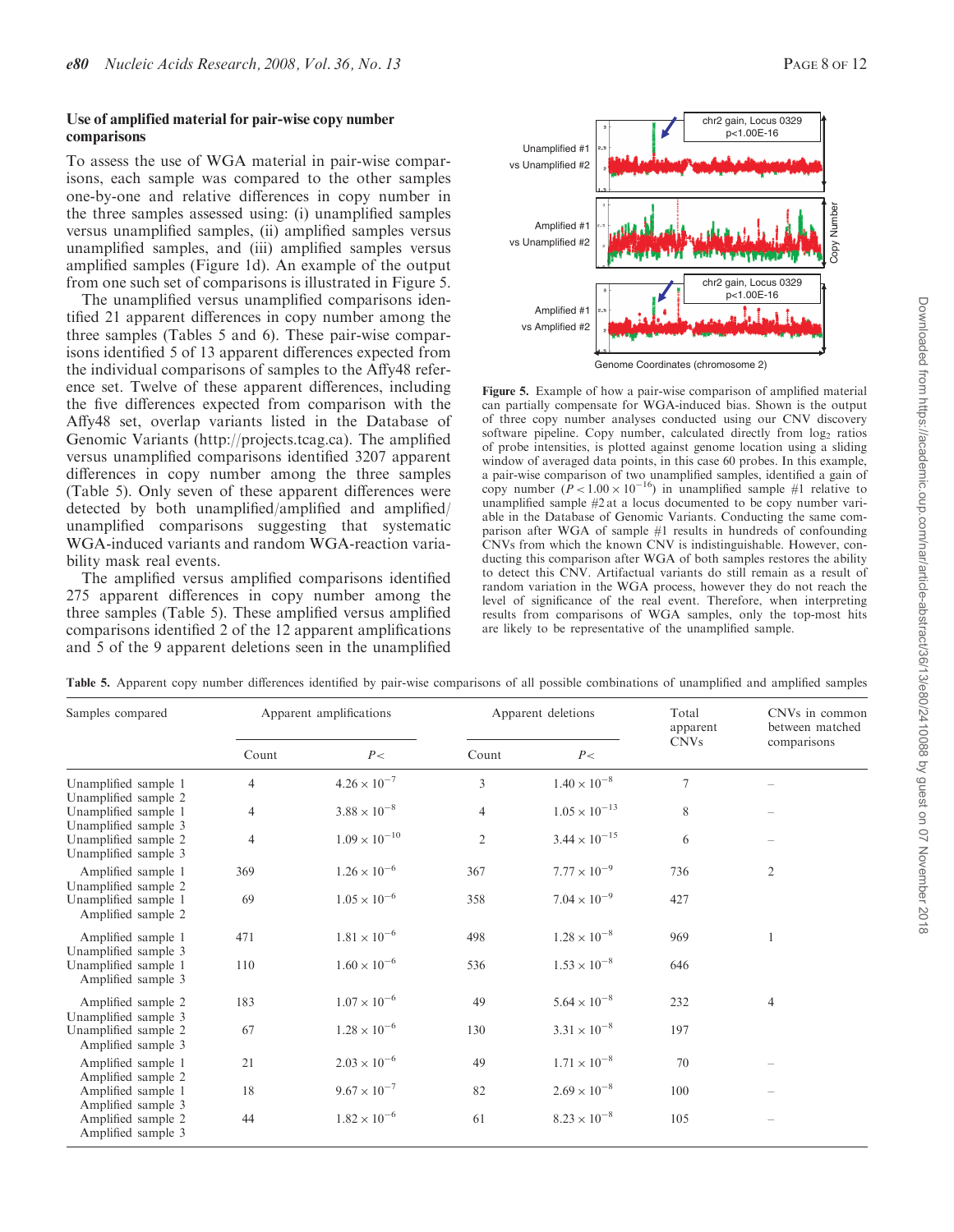| Sample<br>comparison | Relative CN<br>difference | Detected by pairwise comparison<br>of unamplified samples                                                 |                                                                                                      |                                                    | Detected by pairwise comparison<br>of amplified samples |                                                  |                     | Variation<br>locus <sup>a</sup> |
|----------------------|---------------------------|-----------------------------------------------------------------------------------------------------------|------------------------------------------------------------------------------------------------------|----------------------------------------------------|---------------------------------------------------------|--------------------------------------------------|---------------------|---------------------------------|
|                      |                           | Coordinates (Build 36)                                                                                    | $P \leq$                                                                                             | Rank                                               | Coordinates (Build 36)                                  | $P \leq$                                         | Rank                |                                 |
| 1 versus 2           | Increase                  | chr2:50775422-51014967<br>chr14:19272965-19489991<br>chr3:21942154-21975950<br>chr16:22640088-22688093    | $1.00 \times 10^{-16}$<br>$1.38 \times 10^{-10}$<br>$3.91 \times 10^{-7}$<br>$4.26 \times 10^{-7}$   | $\overline{2}$<br>3<br>$\overline{4}$              | chr2:50828689-50960764                                  | $1.15 \times 10^{-9}$                            | 1 of 21             | $0329^{\rm b}$<br>2636<br>2893  |
|                      | Decrease                  | chr17:41569489-41708649<br>chr9:11936421-11997006<br>chr10:95243220-95304377                              | $1.00 \times 10^{-16}$<br>$5.09 \times 10^{-11}$<br>$1.40 \times 10^{-8}$                            | $\overline{2}$<br>3                                | chr17:41587072-41709662                                 | $1.00 \times 10^{-16}$                           | 1 of 48             | 3029<br>1901                    |
| 1 versus 3           | Increase                  | chr8:124654695-124656225<br>chr13:43692360-43696382<br>chr18:20691186-20697540<br>chr14:19402695-19502641 | $1.00 \times 10^{-16}$<br>$3.99 \times 10^{-13}$<br>$4.86 \times 10^{-13}$<br>$3.88 \times 10^{-8}$  | $\overline{2}$<br>$\overline{3}$<br>$\overline{4}$ |                                                         |                                                  |                     | 2636                            |
|                      | Decrease                  | chr14:21715523-22040167<br>chr10:54588936-54590136<br>chr17:76310141-76321112<br>chr15:19876834-20005562  | $1.00 \times 10^{-16}$<br>$1.00 \times 10^{-16}$<br>$1.00 \times 10^{-16}$<br>$1.05 \times 10^{-13}$ | 4                                                  | chr14:21531617-22057862<br>chr15:19877365-20077554      | $1.00 \times 10^{-16}$<br>$2.11 \times 10^{-10}$ | 1 of 82<br>37 of 82 | 2644/5<br>2748                  |
| 2 versus 3           | Increase                  | chr17:41572099-41708649<br>chr15:84684853-84693981<br>chr15:98087203-98095507<br>chr16:77105899-77109454  | $1.00 \times 10^{-16}$<br>$1.00 \times 10^{-16}$<br>$1.11\times10^{-11}$<br>$1.09 \times 10^{-10}$   | 3<br>$\overline{4}$                                | chr17:41522422-41647903                                 | $8.47 \times 10^{-13}$                           | $1$ of 44           | 3029<br>2830<br>2860            |
|                      | Decrease                  | chr15:18711364-20079140<br>chr2:50870615-51020480                                                         | $1.00 \times 10^{-16}$<br>$3.44 \times 10^{-15}$                                                     | 2                                                  | chr15:19313868-20329239<br>chr2:50828689-51018056       | $1.00 \times 10^{-16}$<br>$1.00 \times 10^{-16}$ | 1 of 61<br>1 of 61  | 2748                            |

Table 6. Copy number variants detected by pair-wise comparisons of unamplified and amplified sample sets

<sup>a</sup>From the database of genomic variants (http://projects.tcag.ca/variation/).

b This CNV locus is overlapped only by the coordinates expected from comparison versus the Affy48 reference set.

comparisons (Table 6), suggesting that pair-wise comparisons of material where both samples have been subjected to WGA can partially compensate for reproducible WGAinduced bias (Figure 5). The most significant deletion identified by each unamplified comparison was recapitulated as the most significant deletion identified by the corresponding amplified comparison (Table 6). This was also true of the most significant amplification in two of the three comparisons (Table 6). The list of variants detected at lower levels of significance than these top scoring events may still contain real CNVs although it is difficult to isolate these from the remaining artifactual events resulting from random experimental variation without independent validation of each one.

## Validation of WGA pair-wise comparisons for copy number detection

To determine the extent to which amplified pair-wise comparisons mask known, validated CNVs, DNA from the blood of three father/child pairs with previously described CNVs (9) were subjected to WGA and copy number analysis using the 250k Nsp chip of the Affymetrix 500k set. The original analysis of unamplified DNA performed using the Affymetrix Mapping 100k SNP array set (9) identified a total of 32 CNVs within the three father/ child pairs of which five (two amplifications, three deletions) were validated by conventional cytogenetic analysis (Table 7).

The amplified child versus amplified father comparisons identified 63 CNVs in copy number in total within the three pairs. Analysis of amplified family pair #8379 identified 41 copy number differences (13 relative amplifications  $P < 3.48 \times 10^{-6}$ , 28 relative deletions  $P < 8.38 \times 10^{-8}$ ), analysis of amplified family pair #1280 identified six copy number differences (two relative amplifications  $P < 2.14 \times 10^{-6}$ , four relative deletions  $P < 1.05 \times 10^{-8}$ ), and analysis of amplified family pair #3476 identified 16 copy number differences (six relative amplifications  $P < 2.07 \times 10^{-6}$ , 10 relative deletions  $P < 6.09 \times 10^{-9}$ ). These copy number differences were then ranked by P-value (most significant to least) and the coordinates compared to those of the validated aberrations. The amplified versus amplified comparisons identified four of the five CNVs (two amplifications, two deletions) validated by FISH (9) and each received the lowest P-value for its comparison (Table 7). The single validated CNV that was not detected by the amplified comparisons may have been missed due to a difference in array coverage at this site. On the 250k Nsp array, this region was covered by three probe sets (10 683 bp/probe set) compared to six probe sets (5341 bp/probe set) on the 100k array. This was also the smallest feature of the set of validated CNVs (0.03 Mb) and may reflect a decrease in detection sensitivity when using amplified comparisons. Among the top-ranked variants (i.e. those with the most significant  $P$ -values), six variants were identified by the 250k WGA experiment that were not detected by the original experiments. Five of these are covered by six or fewer probe sets (5743–93 452 bp/probe set, one with no probes) on the 100k array. In addition to the possibility of an increased false positive rate due to increased array noise, differences in each array's probe coverage may explain why these regions were only detected by the experiment using amplified samples.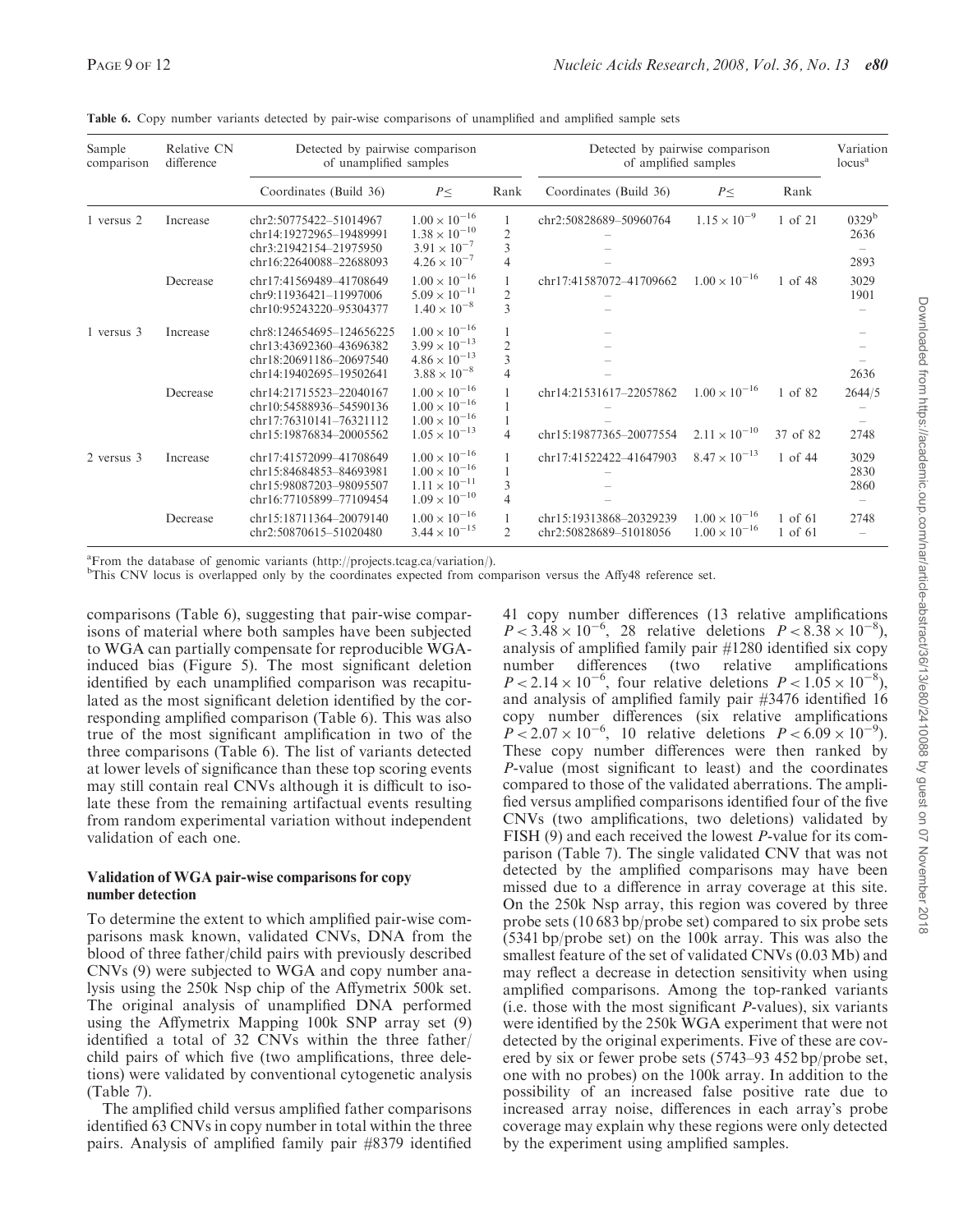| Table 7. Copy number variants detected in MR families by pair-wise comparisons of unamplified and amplified sample sets (child versus father) |  |  |  |  |  |  |  |  |  |
|-----------------------------------------------------------------------------------------------------------------------------------------------|--|--|--|--|--|--|--|--|--|
|-----------------------------------------------------------------------------------------------------------------------------------------------|--|--|--|--|--|--|--|--|--|

| Family<br>ID[9] | Relative<br><b>CN</b> | Validated aberrations detected by pairwise comparison of<br>unamplified samples [9] (100k array set) |      |                                       |                            | Detected by pairwise comparison of amplified<br>samples (250k Nsp array)     | Variation<br>locus <sup>a</sup>                                                                    |                   |                      |
|-----------------|-----------------------|------------------------------------------------------------------------------------------------------|------|---------------------------------------|----------------------------|------------------------------------------------------------------------------|----------------------------------------------------------------------------------------------------|-------------------|----------------------|
|                 | difference            | Coordinates (Build 36)                                                                               | Mbp  | Validation                            | Cyto-band                  | Coordinates (Build 36)                                                       | P<                                                                                                 | Rank <sup>b</sup> |                      |
| 8379            | Increase              | chr10:259695-23144645<br>chr15:19208413-19943075                                                     |      | 22.88 karyotyping<br>0.73 karyotyping | $10p12.2-p15.3$<br>15q11.2 | chr10:1000464-24070263<br>chr15:18850150-20335459<br>chr14:21394980-21864733 | $1.00 \times 10^{-16}$ 1 of 13<br>$1.00 \times 10^{-16}$ 1 of 13<br>$1.00 \times 10^{-16}$ 1 of 13 |                   | many<br>2748<br>many |
| 1280            | Increase              |                                                                                                      |      |                                       |                            | chr9:10069844-10104307<br>chr13:100974064-101034679                          | $5.54 \times 10^{-7}$<br>$2.14 \times 10^{-6}$ 2 of 2                                              | $1$ of 2          |                      |
|                 | Decrease              | chr4:22943293-23102259                                                                               |      | $0.16$ FISH (BAC)                     | 4p15.2                     | chr4:22828003-23025619                                                       | $3.64 \times 10^{-10}$ 1 of 4                                                                      |                   | 0794                 |
| 3476            | Increase              |                                                                                                      |      |                                       |                            | chr5:64484426-64535538<br>chr20:50794691-50801972                            | $1.00 \times 10^{-16}$ 1 of 6<br>$1.00 \times 10^{-16}$ 1 of 6                                     |                   | 3405                 |
|                 | Decrease              | chr1:83242288-83274337<br>chr4:82282746-85558739                                                     | 0.03 | FISH (fosmid)<br>3.28 FISH (BAC)      | 1p31.1<br>4q21.23          | chr4:82531241-92371701<br>chr22:46869824-46963276                            | $1.00 \times 10^{-16}$ 1 of 10<br>$1.00 \times 10^{-16}$ 1 of 10                                   |                   | 0104<br>many         |

<sup>a</sup> From the database of genomic variants (http://projects.tcag.ca/variation/).

<sup>b</sup>Ranked by significance (*P*-value). Only variants with the lowest *P*-value scores are shown.

#### Genotype fidelity

To compare the fidelity of genotype calls derived from WGA product to those from corresponding unamplified samples, data from matched pairs of these sources were compared. Average genotype call rates  $(\pm 1 \text{ SD})$  were  $96.74 \pm 1.14\%$  from the unamplified samples and  $93.14 \pm 2.68\%$  from the WGA samples, suggesting a modest degree of information loss following amplification. Of the SNPs which were unsuccessfully called in the amplified samples, only 2% were common to all three samples and only one of these fell within a region of WGA-induced bias (an over-amplification). Genotype concordance was  $98.57 \pm 0.53\%$  between calls successfully made from both amplified and unamplified samples in each matched pair. There was very little overlap in the coordinates of SNPs with non-concordant genotypes and regions of recurrent WGA-induced bias. Of the non-concordant calls, 58.77% were called heterozygotes in the unamplified sample and homozygotes in the amplified sample (i.e. AB called as AA or BB) and 0.2% of these were located in regions of WGAinduced over-amplification while none were in regions of WGA-induced under-amplification, 40.66% were called homozygotes in the unamplified sample and heterozygotes in the amplified sample (i.e. AA or BB called as AB) of which none were located in regions of WGA-induced bias, and 0.57% were incorrectly called homozygotes (i.e. AA called as BB or BB called as AA) of which none were located in regions of WGA-induced bias. Twelve regions each containing 3–7 SNPs were identified as displaying loss of heterozygosity (LOH) in total from the three pre- and post-amplification comparisons. Three of the LOH regions had an allele-specific copy number of 3 while the others had a copy number of 2. These regions impacted a total of 58 SNPs, 0.01% of all of the SNPs assayed, and none overlapped a region recurrently over- or under-amplified by WGA. These results suggest that increased random array noise is likely a greater source of genotype nonconcordance than systematic allele-specific amplification bias or polymerase error.

## **DISCUSSION**

The ability to discover CNVs in unamplified human DNA using data generated by the Affymetrix Mapping SNP array platform has been previously demonstrated by our group and others (1–3,9). However, with small amounts of DNA, from tumour biopsies for example, amplification of the starting material prior to discovery of CNVs is often necessary to generate enough material to conduct such analyses. We aimed to assess the nature of biases that are introduced by this amplification, and to determine their impact on copy number detection and whether pair-wise comparisons could compensate for these biases. For the first time, we have used a high resolution microarray platform to explicitly define regions susceptible to WGA-induced bias, statistically assessed the sequence features underlying these biases, and demonstrated an ability to correct for these biases and resolve real CNVs. In this study, three unamplified DNA samples were used to establish a base line for array noise and CNV detection. These were compared to the same DNA samples that were amplified in duplicate using a WGA technique. The apparent CNVs we detected by comparing unamplified samples to the unamplified Affy48 reference set were likely real events, as the variants were relatively large, statistically significant, and 11 of the 13 CNVs corresponded to previously documented genomic variants (5). While our variant detection approach adjusts its threshold of significance based on the level of noise of each array, comparisons using amplified samples still identified hundreds of apparent CNVs not seen in the unamplified comparisons on the Affymetrix array platform. Since these comparisons were performed against an unamplified reference, it is likely that these artifactual apparent CNVs were the result of preferentially amplifying of regions of the genome and not due to an increased level of array noise. The data from the NimbleGen platform appeared to have a high level of noise that affected our ability to detect WGA-induced CNVs when co-hybridizing unamplified and amplified samples. Our results suggest that amplified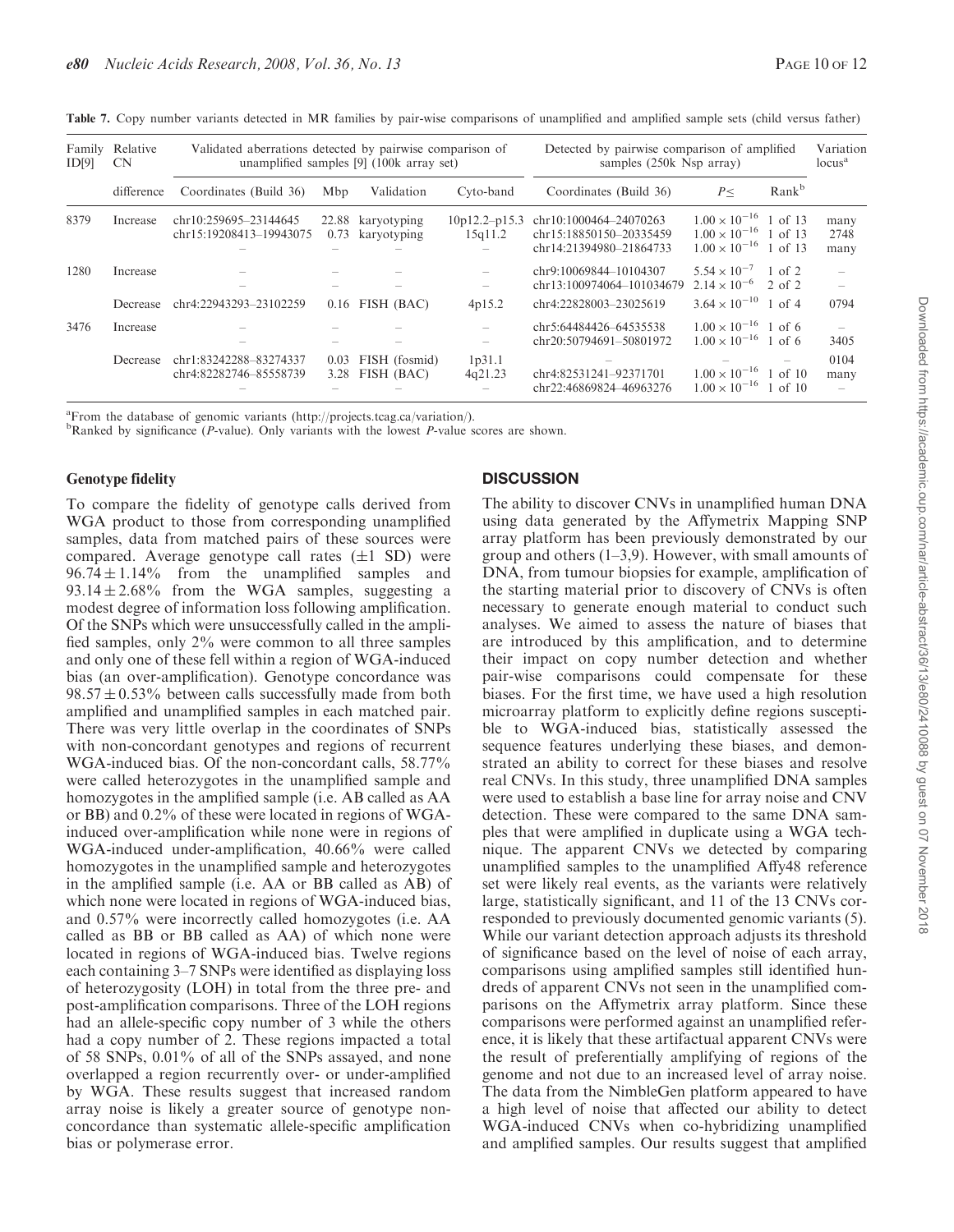and unamplified samples cannot be directly compared to uncover WGA-induced artifacts using the NimbleGen CGH array. However, this should not preclude the comparison of similarly amplified samples on this platform as we have shown using Affymetrix arrays that the biases are largely systematic and the noise is reduced substantially when comparing two amplified samples.

To explore the nature of this bias, we directly compared Affymetrix data from pre- and post-amplification sample pairs and observed a set of regions apparently over- or under-amplified in all three samples. These regions impacted a total of 21.97 Mb of sequence, consisted of 190 over-amplifications and 75 under-amplifications, and overlapped 39 of 92 regions of WGA-induced bias identified by other studies (16,17,20). The low amount of overlap is perhaps due to differences in genome coverage by the arrays used in these studies, particularly as there was no previous consensus on any region being susceptible to WGA-induced bias. Results reported are for DNA amplified using the QIAgen Mini kit and it is conceivable that DNA amplified using different protocols will exhibit different bias. While the lack of a correlation between regions of WGA-induced bias and known CNVs is different from a previous observation (17), we have demonstrated that the degree of overlap of the amplification biases we identified with known CNVs is only slightly greater than would be expected by chance. The amount of overlap observed is likely due to the fact that documented CNVs are generally large, 165 kb on average, and, in total, impact  $\sim$ 27% of the genome.

The difference in size and size distribution of the over- and under-amplifications that we identified suggests focal over-amplification of specific sequences and broader under-representation of others. We observed a direct relationship between amplification efficiency and GC-content as over-amplified regions had a statistically significant increase in GC content relative to the deletions ( $P = 1.93 \times 10^{-5}$ ) and the magnitude of overamplification appeared to scale directly with GC richness (Figure 4). These results are consistent with the notion that WGA-induced over-amplification bias is related to the increased binding affinity of GC-rich hexamers relative to AT rich hexamers and not a shortage of hexamers corresponding to repetitive regions in the genome. There is also the possibility that, unlike many polymerases, Phi29 polymerase is more efficient in synthesizing GC-rich sequences, thereby resulting in over-amplification of these regions. These effects likely also contribute to under-amplification of GC-poor regions distributed throughout the genome but not likely the loss of chromosome ends. The lack of a relationship between regions of WGA-induced bias and the presence of known CNVs suggests that different mechanisms account for these phenomena.

The loss of chromosome ends appears to be a consistent result of the WGA procedure as 15 of the 39 ends assayed were under-amplified in all samples compared to only three that were over-amplified. Relative to chromosome ends that were not affected by bias, the under-amplified ends were enriched for repetitive sequences ( $P = 0.0022$ ) but did not have a statistically significant difference in GC content ( $P = 0.8215$ ). These results suggest that the source of amplification bias at chromosome ends is different from GC-content-derived biases affecting the rest of the genome. One possible explanation is the positional effect of having fewer overlapping amplification products at the ends of linear stands of DNA than in the middle. However, if this were the case then all chromosome ends should be similarly under-amplified which they are not. Another possible explanation is that the limited quantities of hexamers corresponding to subtelomeric repeats result in fewer priming events in these regions. This may account for the loss of repetitive chromosome ends more frequently than less repetitive ends.

We found that samples subject to Phi29-based WGA can be used for accurate genotyping, albeit with some data loss. From the WGA samples, we consistently observed a decrease in the average number of genotype calls and a wider range of call rates compared to those from the unamplified samples. However, of the genotype calls that were made, over 98% were concordant between amplified and unamplified sample pairs. The less than  $2\%$  non-concordant calls were  $99.43\%$  discrepant heterozygotes (i.e. AB called as AA or BB, AA or BB called as AB), rather than incorrectly called homozygotes, and nearly none  $( $0.12\%$ )$  were located in regions of WGA-induced bias. This discrepancy rate is very near that observed between unamplified replicates on the Affymetrix 500k array (24). It is likely that the source of genotype call non-concordance is related to the genotyping accuracy of the array in the presence of increased noise due to WGA and not truly genotype changes induced by WGA through allele-specific amplification or polymerase error.

Regardless of the source of the systematic biases induced by WGA, we have shown that pair-wise analysis of amplified samples is a viable strategy for CNV detection, albeit with an appropriate threshold of significance to filter the number of low-significance random artifacts induced by this technique. While the greater number of apparent copy number differences detected using amplified samples has the potential to mask real events, we observed that pair-wise comparisons of such samples can detect real differences between samples. On comparing amplified samples to amplified samples, the number of artifactual copy number differences is reduced by an order of magnitude relative to comparisons of amplified versus unamplified samples due to the systematic nature of the bias induced by the technique. Conceivably, the use of a large, amplified reference set would be a practical alternative to pair-wise comparisons for larger batches of amplified samples requiring a universal reference. Of the apparent copy number differences detected by the three pair-wise comparisons using unamplified material, all of the top deletions and two of the three top amplifications were identified as the most significant by the corresponding comparisons using amplified material. By applying this technique to paired child/father samples with known, validated copy number differences (9), four of the five validated differences detected by the original study using unamplified DNA were the most significant in the same comparisons using amplified DNA. The only